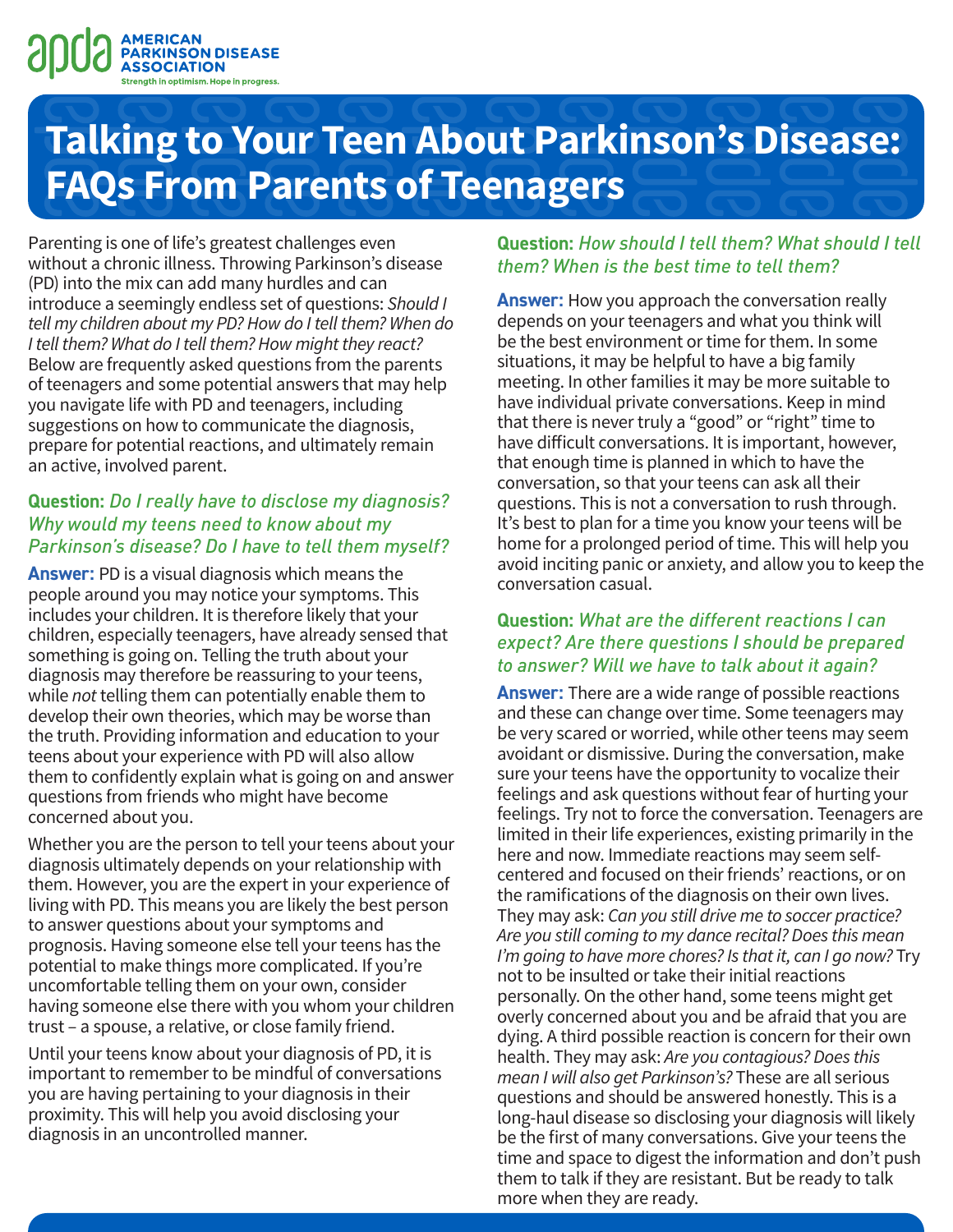

**Question:** *How will my diagnosis of PD impact our relationship? Is it possible to continue life as normal and avoid disrupting their lives? Are there personality changes I can be mindful of? Should I tell their school?*

**Answer:** Teenagers will not often specifically say they need you, but they do. Regardless of your diagnosis or the age of your children, they need present, supportive, and active parents. Disclosing that you have PD does have the potential to build individual and family resilience as well as strengthen bonds. While some teenagers will rise to the challenge, others may withdraw. You should be mindful of your teens' mood and look out for anger, depression, and anxiety. In an effort to try to get ahead of some of these potential personality changes, encourage your teens to ask questions.

PD might make you look or sound different than other parents – you might have dyskinesias (a type of uncontrollable movement) or a soft voice, for example. Your teens may try to avoid you because they are embarrassed by something that may be perceived to them (or by others) as "weird." Rather than accept avoidance or awkwardness in these situations, it's better to acknowledge the discomfort. If your teens are open to discussing your diagnosis, ask them to let you know if you do something strange or are acting differently.

Early on, your PD should not impact your teens' schedule. Young people thrive on structure and it's important to try your best to maintain established routines. If your teens are athletes, musicians, or actors, continue to support them by going to games and related events. Of course, this may vary across situations and if it's not possible, you should communicate with your teenagers about impending changes. You should continue to engage in family traditions, fun activities, and celebrations as you are able. It may be valuable for you to request patience before outings or events if it may take you longer to move and do things. A positive attitude, optimistic demeanor, and sense of humor can make an incredible impact on both you and your teens' outlook on life.

As for disclosing your diagnosis to your child's school, you should have a conversation with your teens asking their opinion on whether to disclose your diagnosis to the school. Ultimately, you want to listen to your teens and respect their decision. If your diagnosis will impact your ability to perform some expected parent duties at or for the school, it may make things easier if the school understands the reasoning behind that.

## **Question:** *What is the best way to ask for help with tasks? How can I avoid asking for too much help?*

**Answer:** Most families encourage children to help around the house or assign chores regardless of any illness. If you begin to need help with certain tasks, you can incorporate these new tasks or responsibilities as part of your teens' role in the family. Try to frame additional chores as activities that help the household, not as something that your teens need to do because you have PD. Be reasonable with how much you ask your teens to do and make sure it is within their physical and emotional capability. Consider asking for help from people other than your teens as well (i.e., other family members or relatives, neighbors, etc) so that you're not always asking the same person for assistance and not putting too much pressure on anyone. It is likely that you'll find most people are happy to help.

#### **Question:** *Can my diagnosis influence my teen's health?*

**Answer:** Yes, it can. While acting embarrassed and distancing themselves from their parents is common in teens (regardless of any illness), it's imperative to be aware of withdrawal, anxiety, depression, or rage. Be mindful about the increased difficulty for your teenagers to relate to their peers. Most of the people they will socialize with in their age group will not understand what they are going through as they will not have had any comparable experience.

In addition, some teens may not want to complain about their own problems if their parent is sick. They may perceive their problems as not significant enough in the face of PD. You should discourage this type of thinking and instead reinforce the importance of your teens communicating to you about their mental and physical health. Just because you have PD doesn't mean they didn't have a terrible day at school and need to talk about it.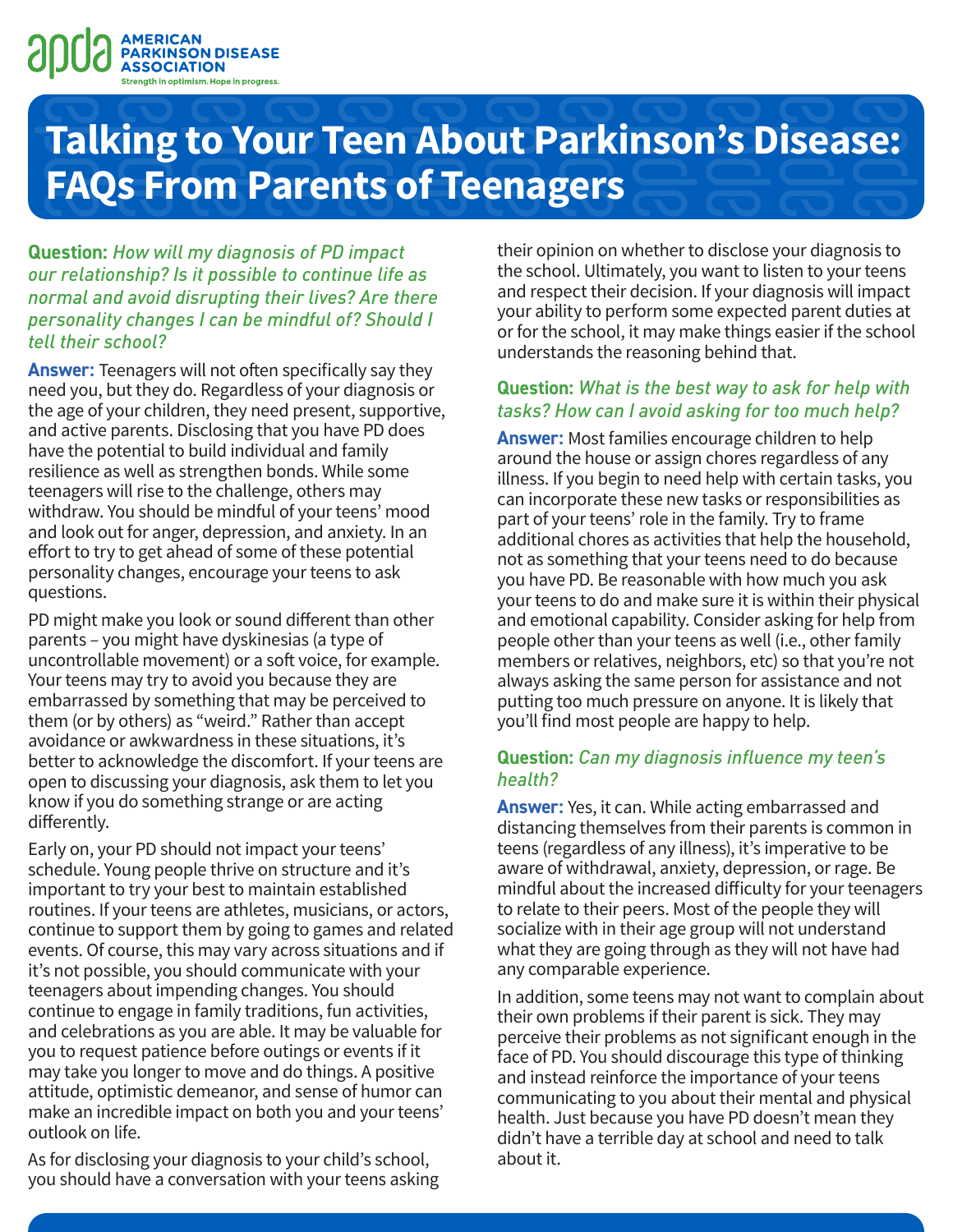

Many patients worry about the possibility that they will pass on a PD gene to their children. In reality, however, the increased risk is small. Your teens can decide on their own whether to undergo genetic testing for PD when they reach adulthood. The field of genetics is ever expanding and by the time your teen enters adulthood, there will be many more PD genes available for testing than there are now.

## **Question:** *What about their goals and independence? How does my diagnosis affect my teen's ability leave home? What if my college student/independent wants to come home?*

**Answer:** When your teens reach the time to leave home, they may be eager to do so (as many teens are). If that is the case, you should accept and support their decision. Some teens however, may be more nurturing or feel compelled to stay behind and help if a parent is ill. If that is the case, it is important to have a conversation with them specifically addressing their goals and plans for the future. Remind them that they are responsible for their own lives and their own decisions. If they currently do a fair amount to assist you, you can make arrangements to have those tasks handled by someone else when they move away and reassure them that you will be ok while they are gone. Most parents want their teens to have positive opportunities and are eager to celebrate their successes as they evolve into adults. Your teens should feel supported to create their independent lives.

## **Question:** *How can I support my children and help them understand my diagnosis? What resources are available to us?*

**Answer:** It's important to keep in mind that your teens are at an age of rapid emotional changes. You should expect your teens' feelings to change over time, so it is good practice to check in with them once in a while. If you have a teen that is more open and interested in your life with PD, feel free to include him/her in different activities such exercising together. If your teen is more avoidant or disinterested it is okay to acknowledge those behaviors.

You might want to encourage your teens to talk to someone such as another family member, friend, coach, spiritual leader, or therapist. If your teen is open to additional support such as therapy, be sure to help your teen find support and resources. Many schools have a social worker on site or a referral system in place for students who need counseling. There also may be a local support group for children with chronically ill parents. With safe use, social media can be a great tool in connecting people who have similar experiences. Although the internet can be an endless source of information, it's important to remain cautious as the internet is also a source of misinformation, untrustworthy sources, and unfortunately malicious people. Supervision of your teens' online activity will help to ensure their safety and also ensure that the information they are consulting regarding your PD is accurate. If you have teens who are interested in learning more, you can give them direct links to credible websites such as ours (apdaparkinson.org) which is a tremendous source of useful information about PD.



Every person's journey with PD is different, and every teenager and how he/she reacts to the news of a PD diagnosis is different. Open and honest communication can make a tremendous difference in how you move forward as a family and will enable you to support each other along the way.

Written by Gabrielle Austein, B.S. in conversation with Dr. Rebecca Gilbert, Vice President and Chief Scientific Officer, American Parkinson Disease Association, 2020.